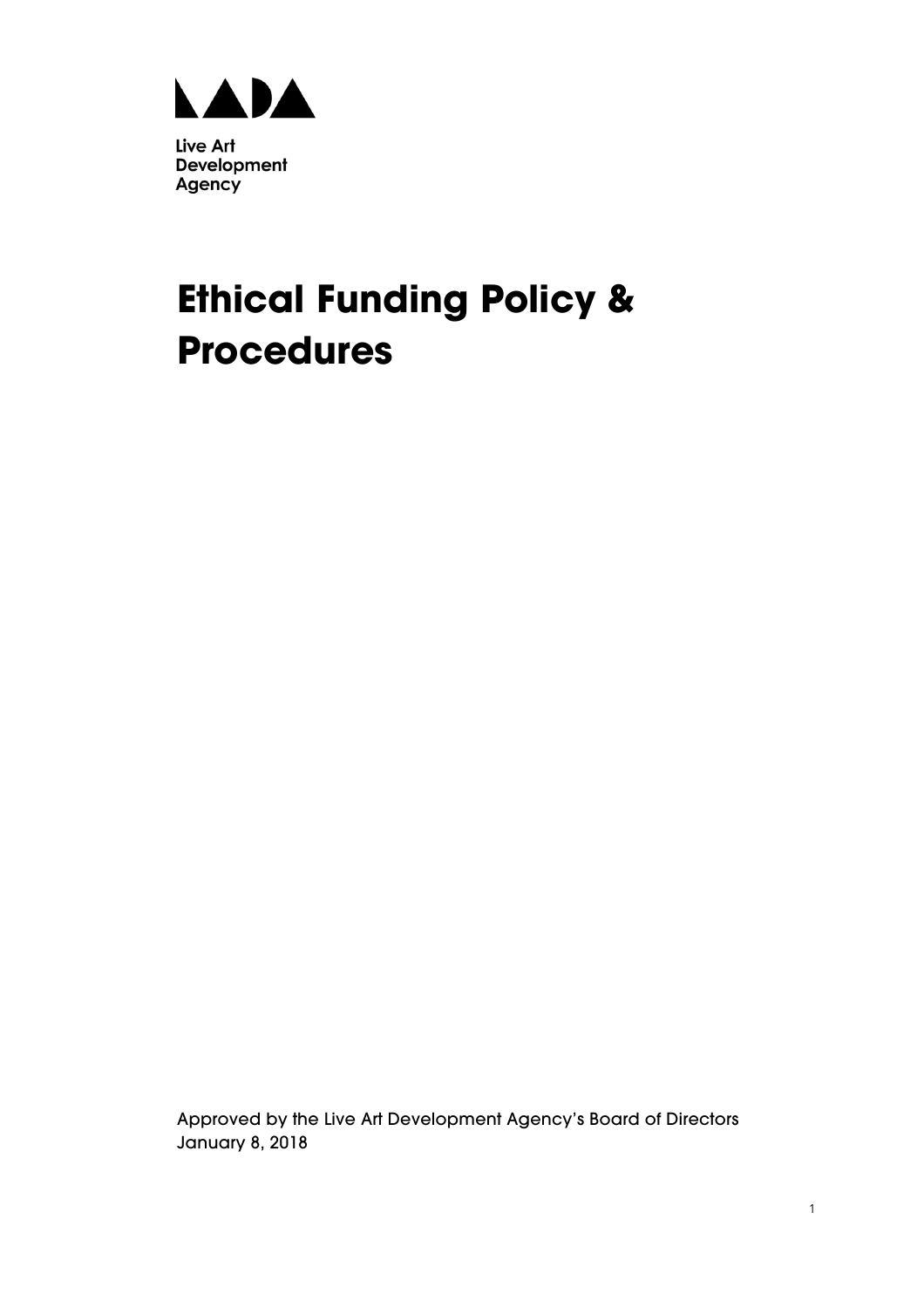# **Contents**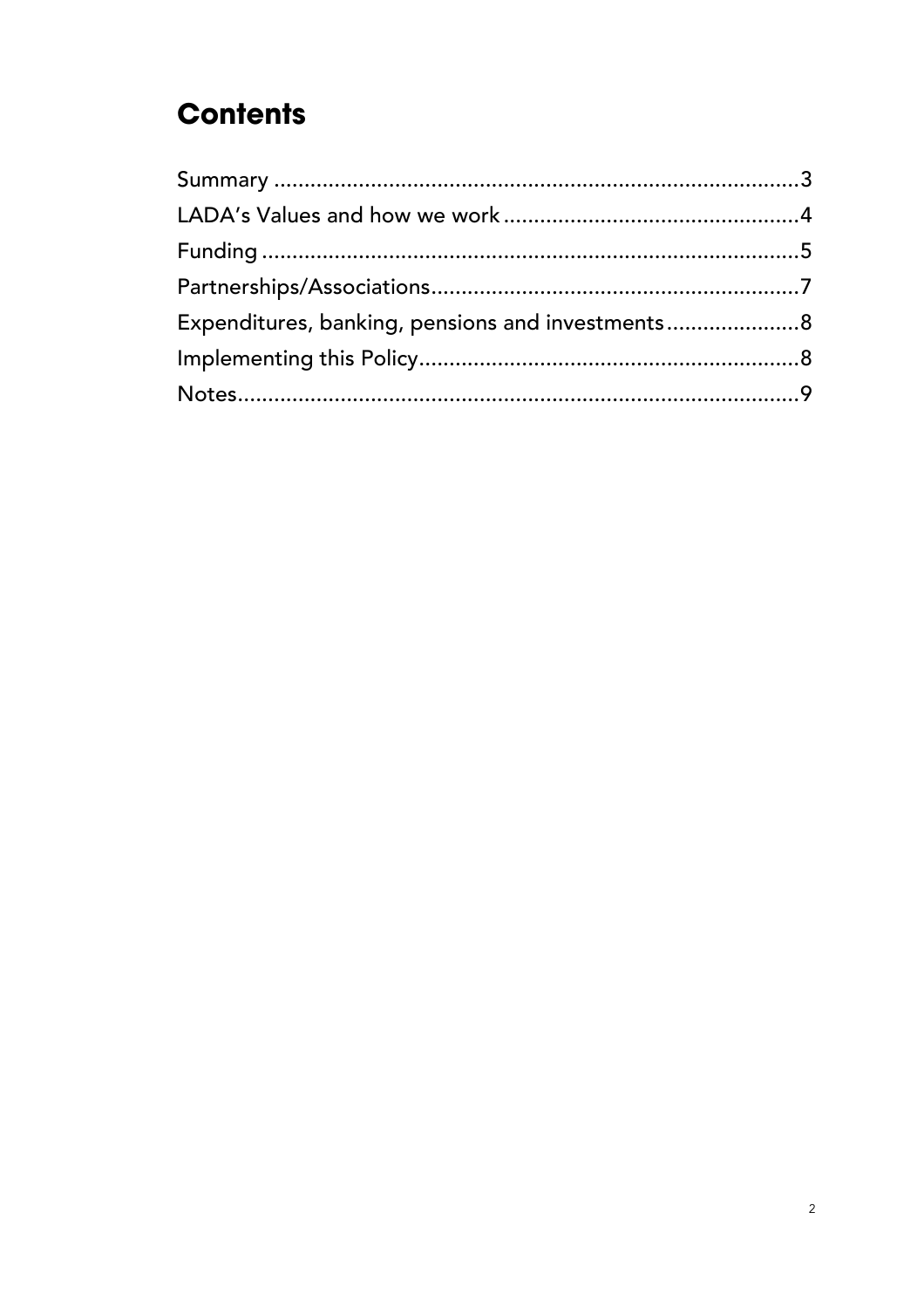# **Summary**

The Live Art Development Agency's (LADA) Ethical Funding Policy and Procedures is designed as a checking tool to ensure that the values and needs of the organisation are balanced against its principles, and to protect the organisation from financial, reputational or other harm. The Policy broadly defines a set of principles that can be used internally to evaluate how to respond to funding and partnership opportunities, and how to address questions of ethical expenditure and banking. As time goes by, a body of precedents may grow up around each principle.

LADA will periodically evaluate its activities and check they are in line with the policy, and it is every staff member's responsibility to observe and implement it on a continuous basis.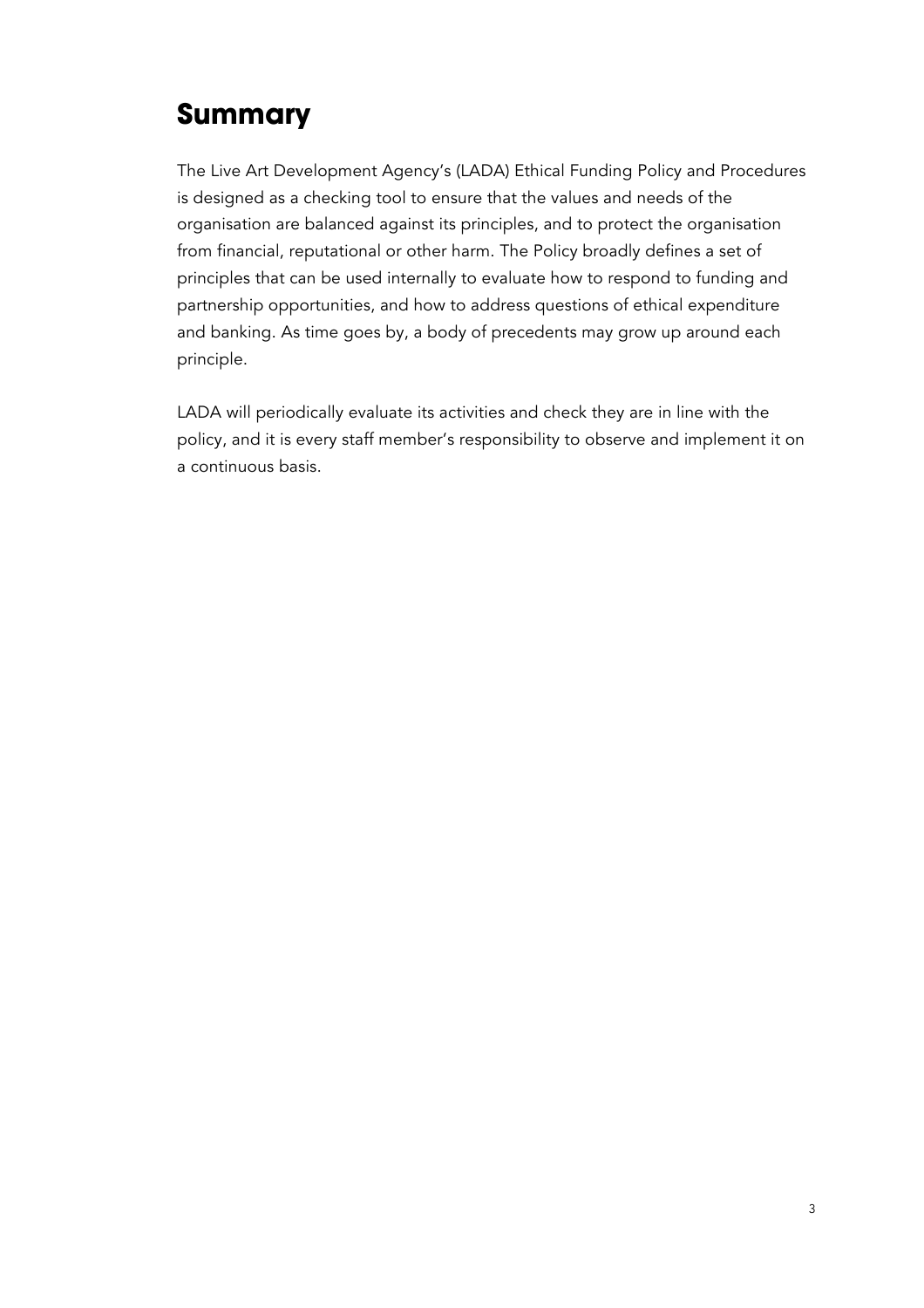### **LADA's Values and how we work**

All aspects of LADA's work are informed by issues of difference and diversity. LADA particularly supports the most challenging artists, practices and ideas of contemporary culture, including emerging artists, artists from culturally diverse backgrounds, and artists working around issues of social and environmental justice.

LADA is committed to equality of opportunity and to responding to the complex needs of a diverse society, and we aim to enhance the involvement of artists, arts professionals and the public regardless of age, gender, race, ethnicity, class, religion, disability, sexual orientation or education.

LADA is committed to increasing access to Live Art:

- Many of our resources, such as the Study Room, are free to use;
- Most DIY workshop projects are free for participants;
- We ensure that the ticketed events and publications we produce are affordable to those on no or low wages; and
- Whenever possible, we make open, public calls for participation in our projects and initiatives.

More information can be found at: www.thisisliveart.co.uk/about/how-we-work/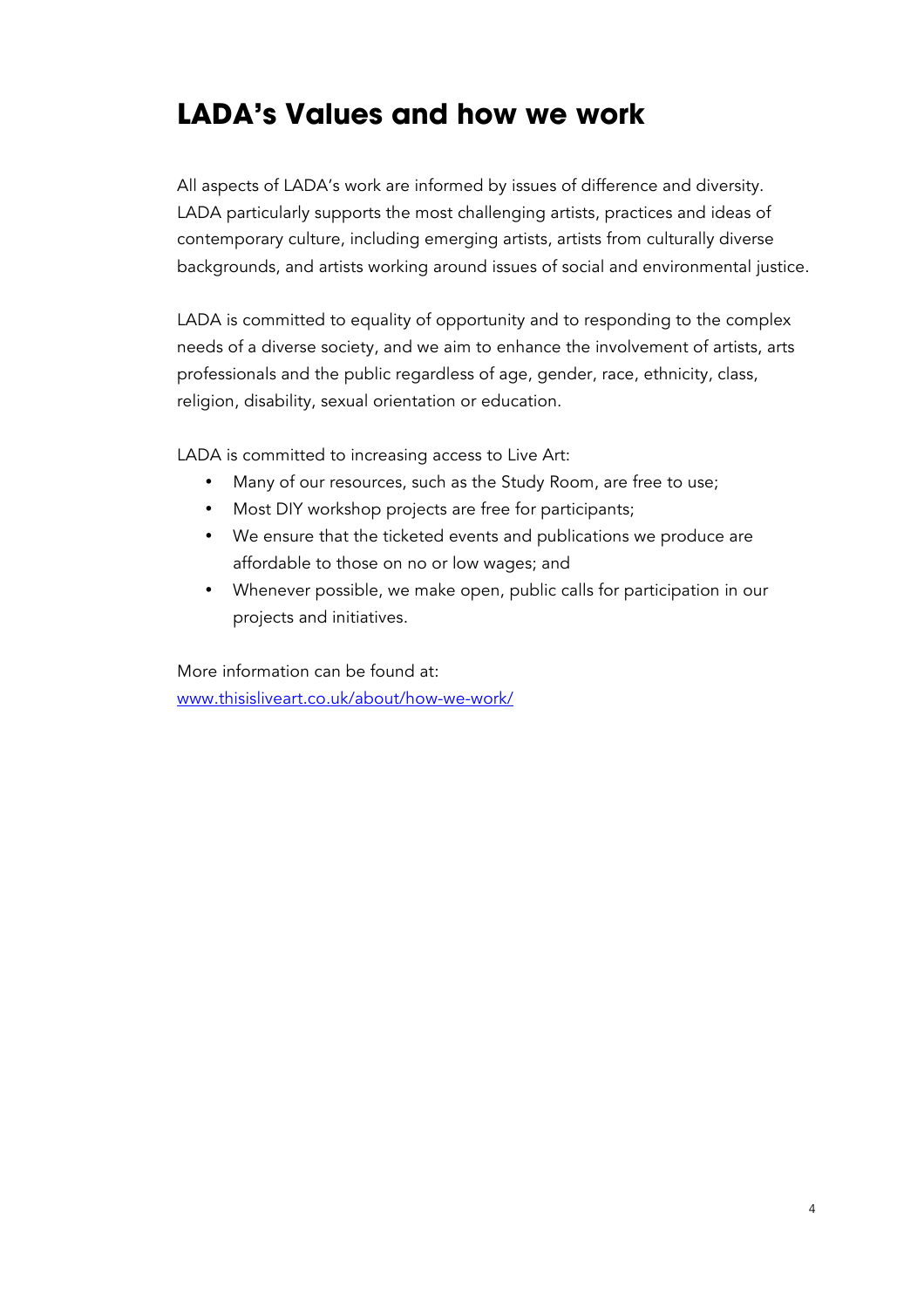# **Funding**

LADA will direct its fundraising efforts towards companies, organisations and individuals whose work is in alignment with our values and aims, and/or makes a positive social, cultural or environmental impact; this could include renewable energies, low carbon emissions etc. LADA will work to be increasingly proactive over time in identifying how best to direct its fundraising efforts in these ways.

Oil Sponsorship: LADA has made the Oil Sponsorship Free commitment: We do not take any oil, coal, or gas corporate sponsorship for our cultural work. And we call on our peers and institutional partners to refuse fossil fuel funding too. See more at oilsponsorshipfree.org

#### LADA will not knowingly apply to, or accept funding from: companies,

organisations, regimes or individuals whose primary work includes direct involvement in activities that run contrary to our overall aims. These include companies, organisations, regimes or individuals who, to the best of our knowledge or understanding, directly:

- block or actively work against social justice and human rights, including issues of race, sexuality, disability and inequality.
- block or work against community empowerment.
- harm the **environment**, including fossil fuels and animal welfare.
- work in or with *industries* where working practices and/or the goods produced are harmful, for example, arms or tobacco industries.

#### **Implementation**

LADA will use its best efforts to appropriately assess each situation it faces on a case-by-case basis, and work to the best of the available knowledge and our understanding. We acknowledge that the list of activities above includes broad definitions, and issues of direct and indirect ownership and/or control can be complex to identify and understand. In addition, we recognise that individual donors' participation in any of these activities, as distinct from companies, organisations or regimes, may be challenging to research, identify and assess. Our research around regimes may be informed by cultural boycotts/campaigns which are in place. Where appropriate, LADA will share this policy with the relevant companies, organisations, regimes or individuals.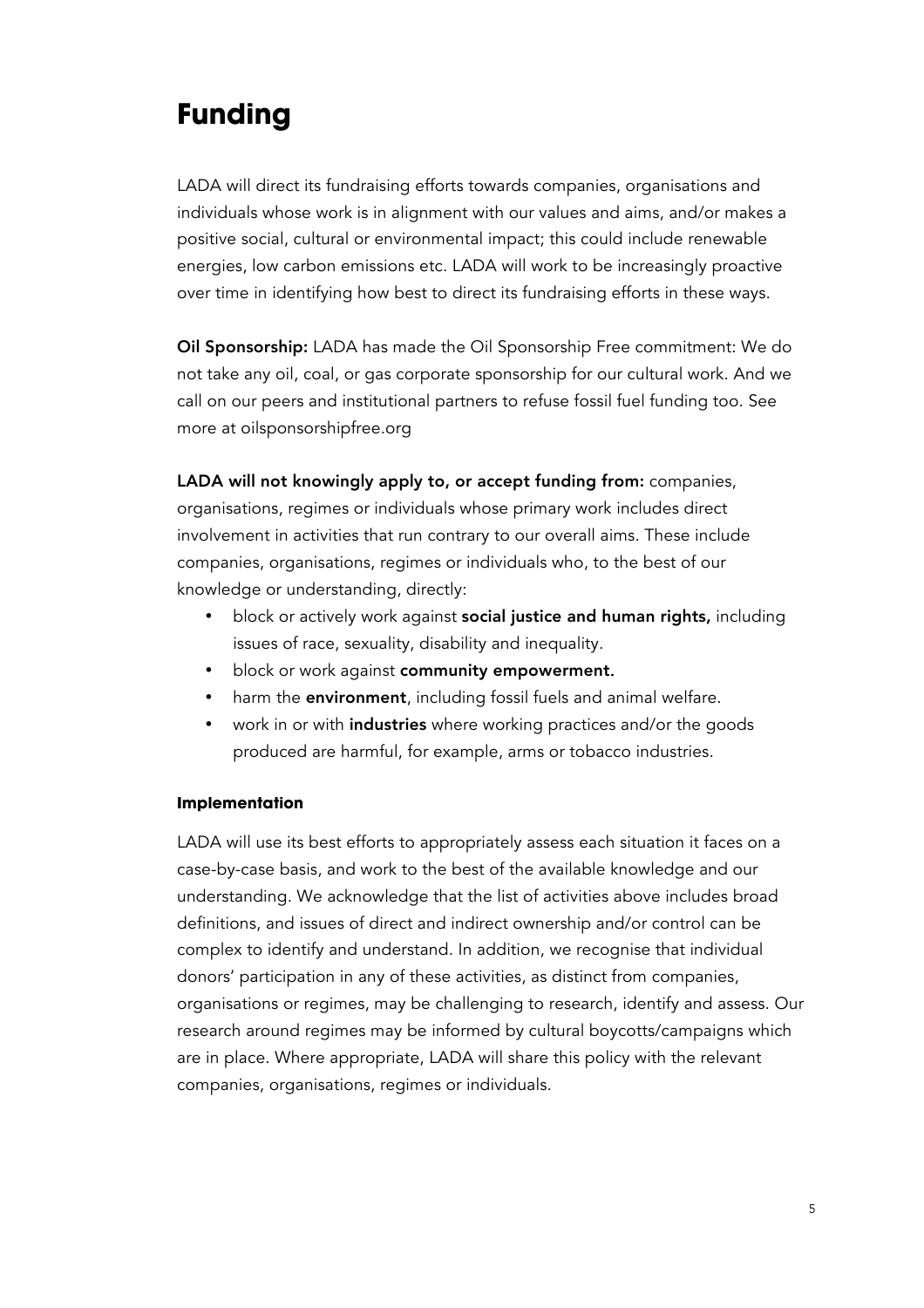LADA is likely to receive funding from statutory bodies or charitable trusts. We accept this funding because it is intended to promote work that contributes to our aims and because it is necessary for LADA's operations. We recognise, however, that statutory bodies are not necessarily ethical just by virtue of being statutory bodies. In recognition of this, we attempt to promote good practice by disseminating our methods and where appropriate we will ask for ethical policies from the bodies we are involved with.

We recognise that occasionally trusts are set up with the express purpose of making an otherwise unethical company seem more ethical and responsible through positive advertising: for example, the greenwash effect. Under such circumstances, the guiding principle of this policy prevails: in general, LADA would not knowingly accept money from a charitable trust whose activities run contrary to our aims, or whose controlling, holding or founding company's activities run contrary to our aims. An exception to this might be a trust that LADA considered to be making a genuine effort to re-adjust its operations in line with the principles outlined in this policy.

#### **Donations**

LADA recognises that it would be time consuming and potentially counterproductive to assess every donation it receives against the terms of this policy, whether from individuals or organisations. In this context:

- LADA has concluded that donations above £1,000 from a single individual or organisation in any one year should be subject to the scrutiny outlined in this policy, including donations which are credited anonymously.
- We will endeavour to develop good relationships and understanding between ourselves and such donors, and ensure that actual and prospective donors are aware of LADA's values and this policy.
- We acknowledge the complications and challenges around identifying the sources and public perceptions of private resources, and where appropriate will be informed by the Institute of Fundraising's 'Donation Acceptance and Refusal: Policies and Processes Guidance' document.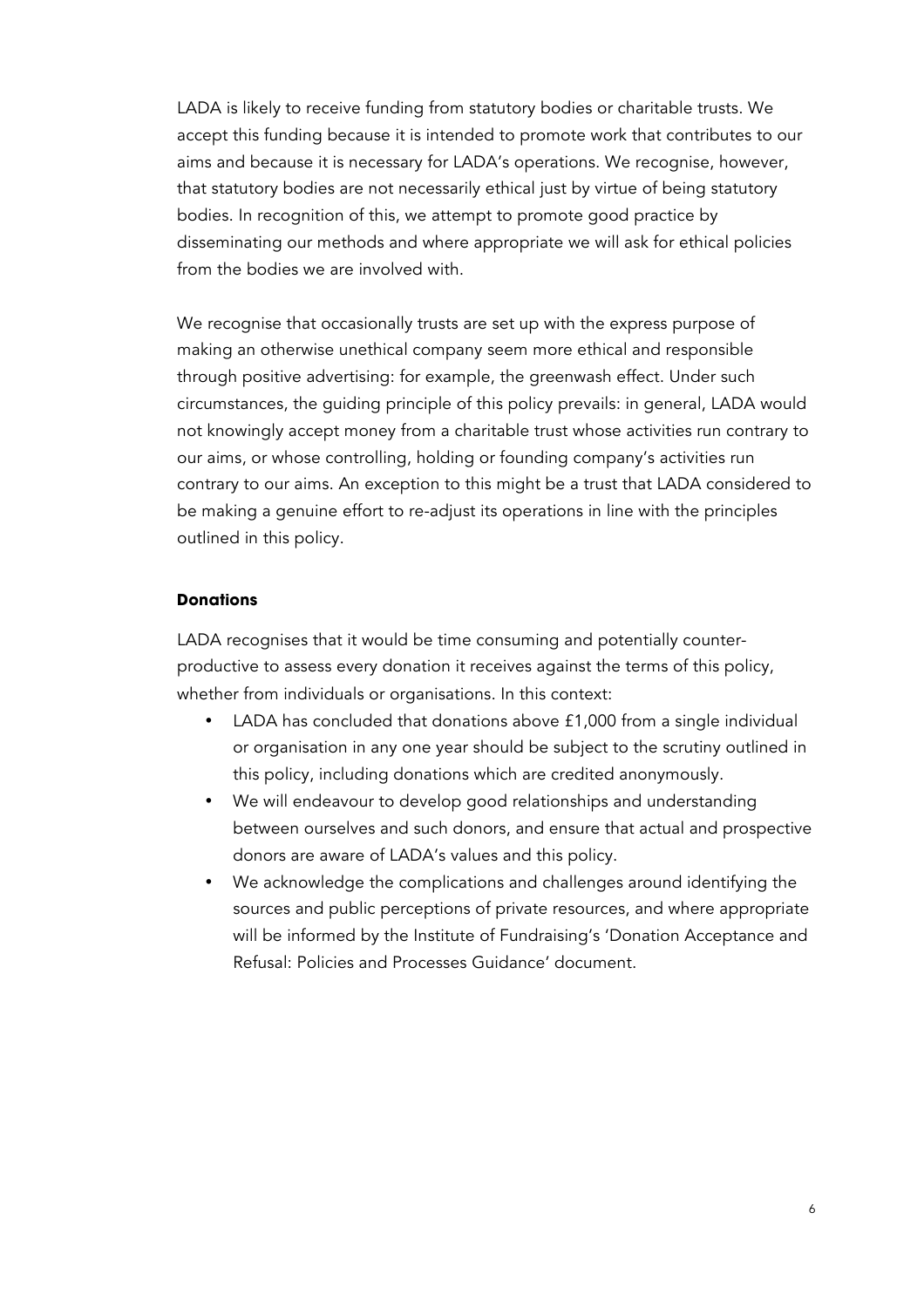### **Partnerships/Associations**

LADA aims to be in partnership or association with individuals and organisations that are working with the same or similar values. It also aims to work with individuals and organisations who may have not considered the issues raised in this document, but who are willing to listen and possibly change their practices through dialogue with LADA.

LADA will not work in partnership or association with any individual or organisation, either company, statutory, voluntary or community-based, whose primary activities are directly contrary to our aims. In this context, partnership and association means any work that LADA does whereby the responsibility for the end result of that work is jointly owned between LADA and another individual or group.

LADA recognises that its partners/associates (including arts and higher education organisations, and individual artists) may receive funding from organisations or individuals whose activities run contrary to our aims. In such circumstances:

- LADA will share this policy with its partner/associate and strive to ensure that the partnership or association is not directly related to, or publicly associated with, the partner's funding or funded activities -- this relates to the content of both LADA's and its partner/associate's publicity;
- LADA will not directly or indirectly publicise, credit or endorse its partner/associate's funder; nor allow that funder to associate themselves with LADA in any way without our express permission;
- Where appropriate, LADA will incorporate the principles of this Policy into contracts/agreements with partners/associates; and
- Where appropriate, LADA may raise and discuss these issues internally with its partner/associates.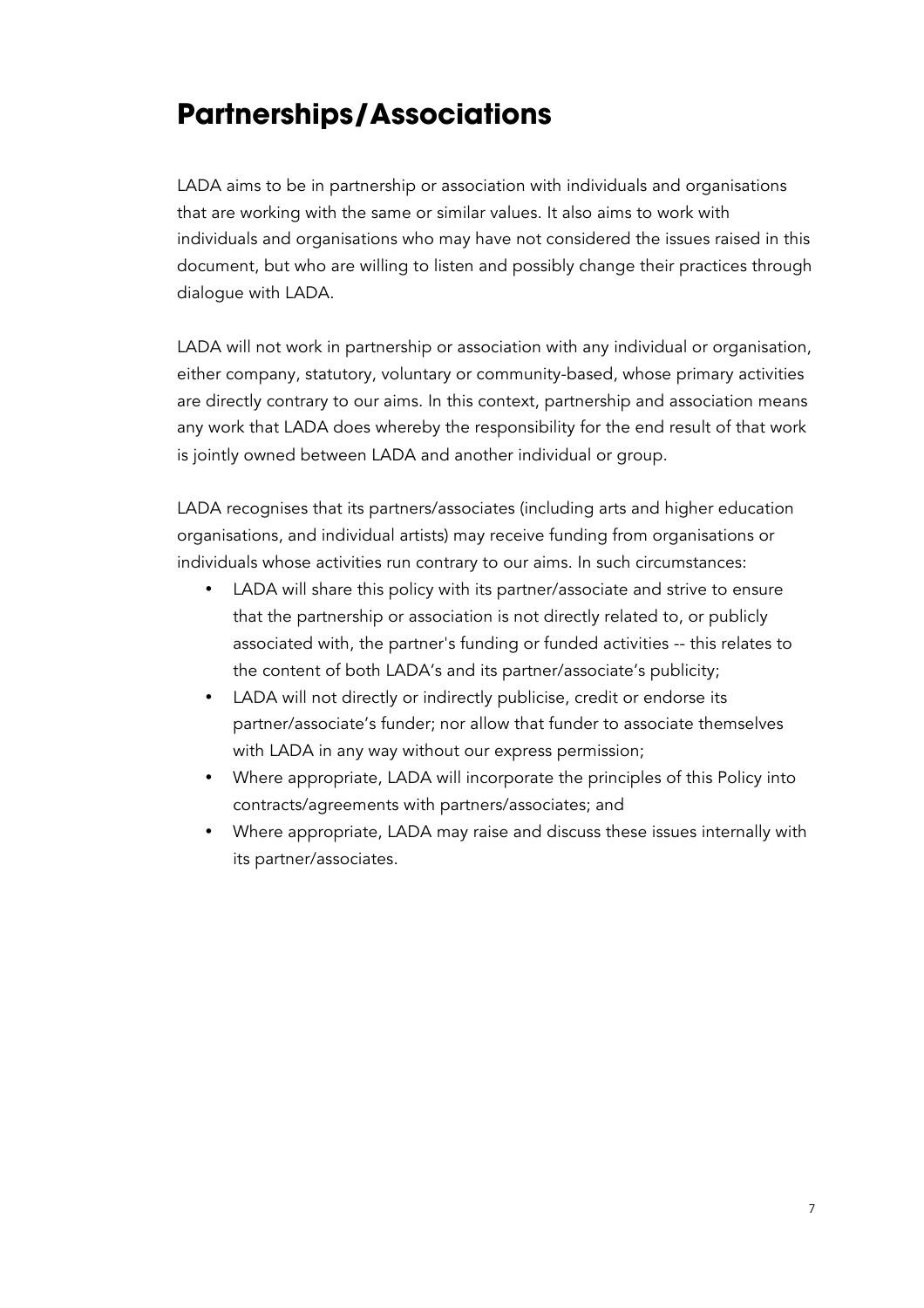# **Expenditures, banking, pensions and investments**

LADA strives to commit its expenditures towards companies and individuals who are in alignment with or support our values. LADA recognises that it is unable to research the activities of all of those companies and individuals, and will focus this work on significant expenditure (over £5,000 in total annually) and its regular suppliers. LADA will assess where changes to our suppliers of goods and services could be changed to better align with its values.

LADA also monitors, and where appropriate is in dialogue with, the financial institutions it banks and invests with, to ensure that LADA's financial resources are entrusted to institutions who operate to and promote ethical standards. LADA's recent experience has revealed that these issues need to be balanced against the banking services which each bank is able to provide to ensure efficient and effective banking operations for the company. We will therefore keep monitoring developments in the banking sector, to identify enhanced banking opportunities as and when they become available.

### **Implementing this Policy**

LADA's Co-Directors will use their best efforts to effectively implement this policy as they direct and coordinate LADA's activities. In exceptional circumstances, any issues of concern or contention may be referred to LADA's Board of Directors.

The list of areas above is in no way exhaustive and it is clear that more questions may arise in the course of LADA's development than have been covered within this policy. LADA will strive to stay at the forefront of public debates around ethical standards, and ensure its policy is updated to reflect any shifting ground on those issues. The above statements of principle are meant as a working guide to assist in making decisions about these unforeseen situations.